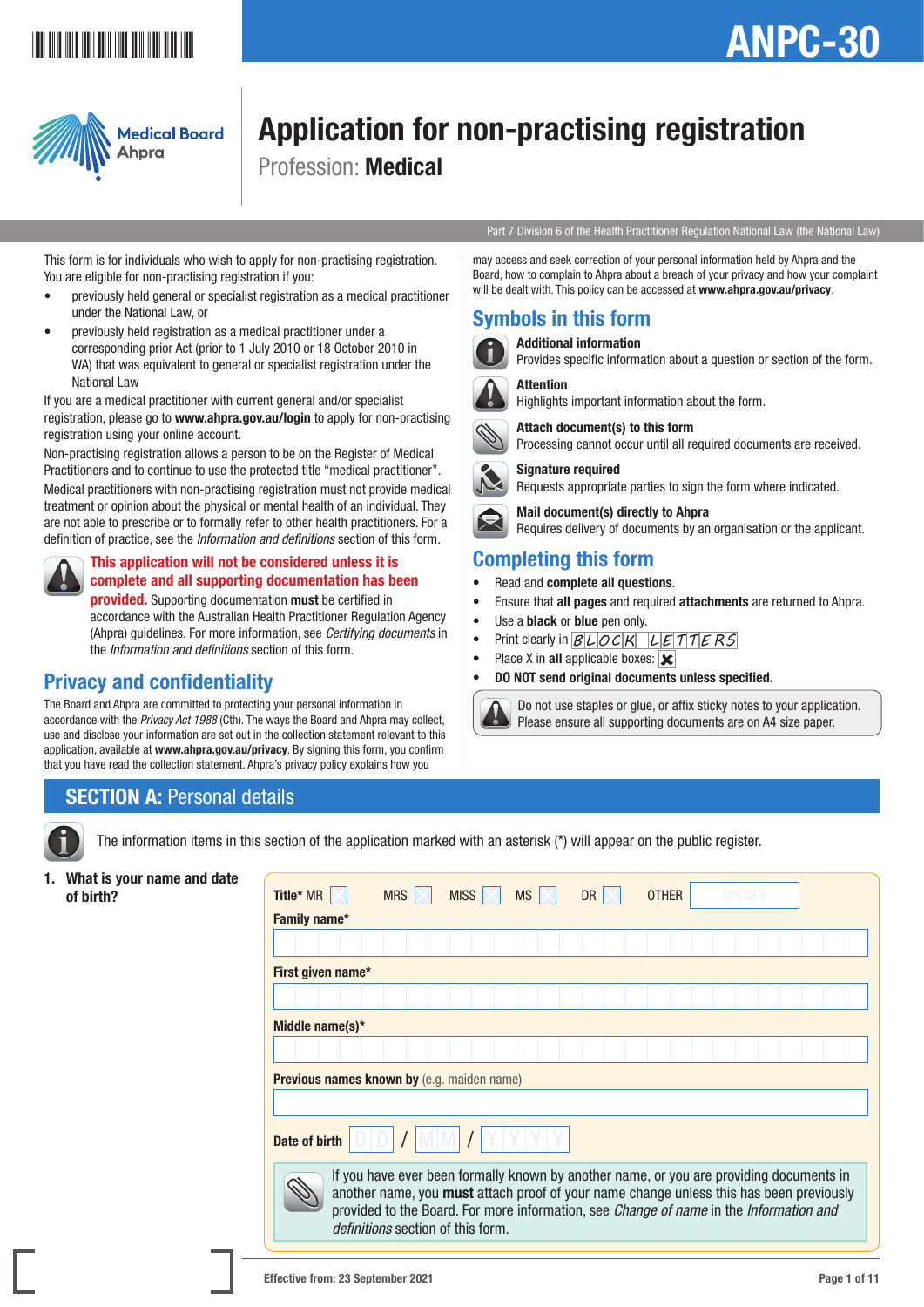#### 2. What are your birth and personal details?

| <b>Country of birth</b>                               |     |                         |                        |                        |             |                  |                  |  |  |
|-------------------------------------------------------|-----|-------------------------|------------------------|------------------------|-------------|------------------|------------------|--|--|
|                                                       |     |                         |                        |                        |             |                  |                  |  |  |
| <b>City/Suburb/Town of birth</b>                      |     |                         |                        |                        |             |                  |                  |  |  |
|                                                       |     |                         |                        |                        |             |                  |                  |  |  |
| <b>State/Territory of birth (if within Australia)</b> |     |                         |                        |                        |             |                  |                  |  |  |
| $VIC \times$                                          | NSW | QLD $\overline{\times}$ | SA $\overline{\times}$ | WA $\mathbb{K}$        | NT $\times$ | TAS $\mathbb{R}$ | ACT $\mathbb{K}$ |  |  |
| Sex*                                                  |     |                         |                        |                        |             |                  |                  |  |  |
| <b>MALE</b>                                           |     | FEMALE  X               |                        | INTERSEX/INDETERMINATE |             |                  |                  |  |  |
| Languages spoken other than English (optional)*       |     |                         |                        |                        |             |                  |                  |  |  |

## **SECTION B: Contact information**



Once registered, you can change your contact information at any time. Please go to www.ahpra.gov.au/login to change your contact details using your online account.

#### 3. What are your contact details? Provide your current contact details below – place an 14 port to your preferred contact phone number.

|                                            | Provide your current contact details below – place an $\mathbf{x}$ next to your preferred contact phone number. |  |
|--------------------------------------------|-----------------------------------------------------------------------------------------------------------------|--|
|                                            | <b>Business hours</b><br><b>Mobile</b>                                                                          |  |
|                                            | <b>After hours</b>                                                                                              |  |
|                                            | <b>Email</b>                                                                                                    |  |
| 4. What is your residential<br>address?    | Site/building and/or position/department (if applicable)                                                        |  |
| Residential address cannot<br>be a PO Box. |                                                                                                                 |  |
|                                            |                                                                                                                 |  |

|  | Address (e.g. 123 JAMES AVENUE; or UNIT 1A, 30 JAMES STREET) |  |  |  |  |  |  |                     |  |  |  |  |  |  |
|--|--------------------------------------------------------------|--|--|--|--|--|--|---------------------|--|--|--|--|--|--|
|  |                                                              |  |  |  |  |  |  |                     |  |  |  |  |  |  |
|  |                                                              |  |  |  |  |  |  |                     |  |  |  |  |  |  |
|  |                                                              |  |  |  |  |  |  |                     |  |  |  |  |  |  |
|  |                                                              |  |  |  |  |  |  |                     |  |  |  |  |  |  |
|  |                                                              |  |  |  |  |  |  |                     |  |  |  |  |  |  |
|  |                                                              |  |  |  |  |  |  |                     |  |  |  |  |  |  |
|  | <b>City/Suburb/Town</b>                                      |  |  |  |  |  |  |                     |  |  |  |  |  |  |
|  |                                                              |  |  |  |  |  |  |                     |  |  |  |  |  |  |
|  | State or territory (e.g. VIC, ACT)/International province    |  |  |  |  |  |  | <b>Postcode/ZIP</b> |  |  |  |  |  |  |
|  |                                                              |  |  |  |  |  |  |                     |  |  |  |  |  |  |
|  | <b>Country (if other than Australia)</b>                     |  |  |  |  |  |  |                     |  |  |  |  |  |  |
|  |                                                              |  |  |  |  |  |  |                     |  |  |  |  |  |  |
|  |                                                              |  |  |  |  |  |  |                     |  |  |  |  |  |  |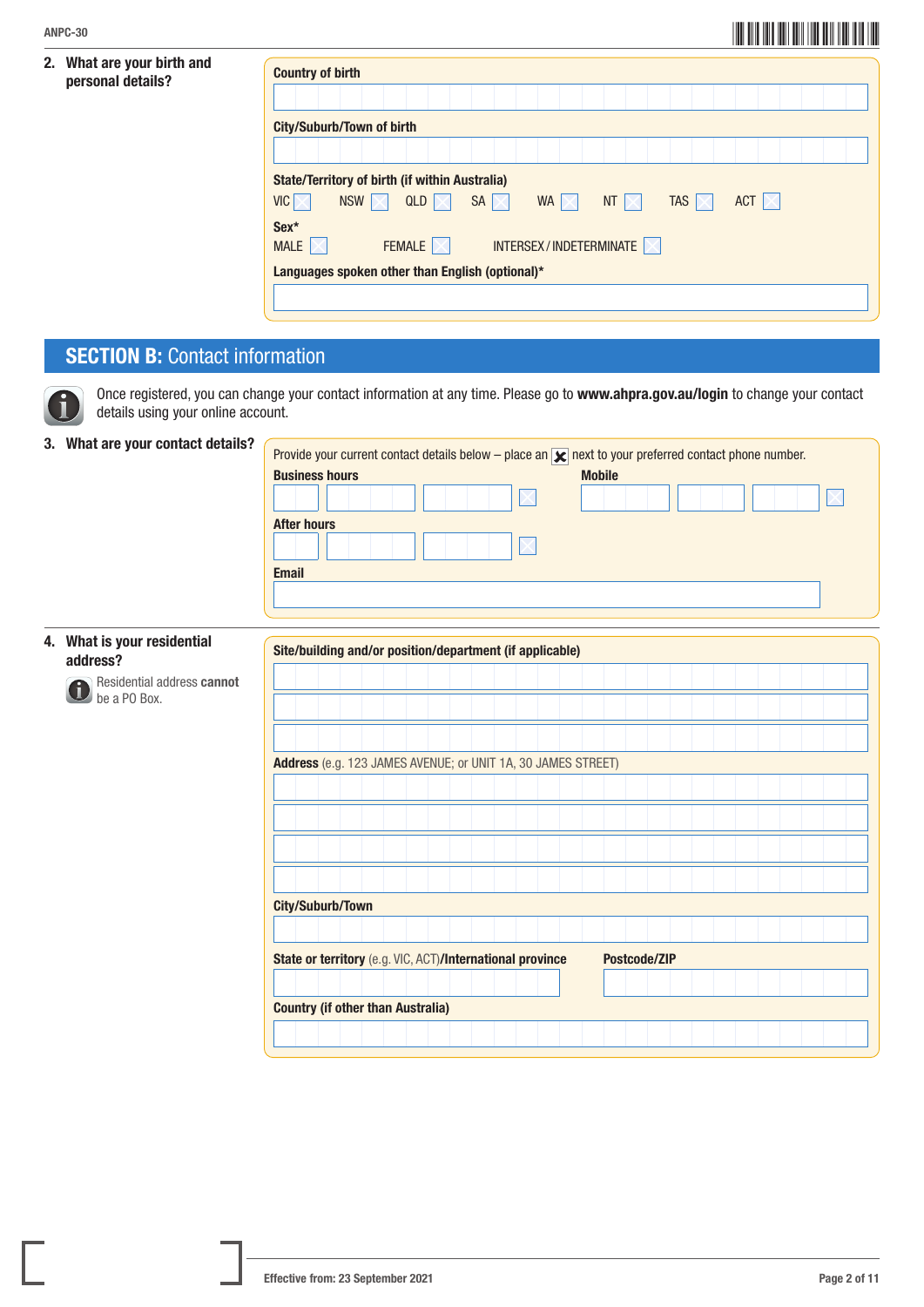5. What is your mailing address?

 Your mailing address is used for postal correspondence

 $\nabla$ My residential address

Other *(Provide your mailing address below)*

Site/building and/or position/department (if applicable)

| one bullully and bostubilly acpartment to applicable)              |  |  |  |  |  |  |                     |  |  |  |  |  |  |
|--------------------------------------------------------------------|--|--|--|--|--|--|---------------------|--|--|--|--|--|--|
|                                                                    |  |  |  |  |  |  |                     |  |  |  |  |  |  |
|                                                                    |  |  |  |  |  |  |                     |  |  |  |  |  |  |
|                                                                    |  |  |  |  |  |  |                     |  |  |  |  |  |  |
|                                                                    |  |  |  |  |  |  |                     |  |  |  |  |  |  |
| Address/PO Box (e.g. 123 JAMES AVENUE; or UNIT 1A, 30 JAMES STREET |  |  |  |  |  |  |                     |  |  |  |  |  |  |
|                                                                    |  |  |  |  |  |  |                     |  |  |  |  |  |  |
|                                                                    |  |  |  |  |  |  |                     |  |  |  |  |  |  |
|                                                                    |  |  |  |  |  |  |                     |  |  |  |  |  |  |
|                                                                    |  |  |  |  |  |  |                     |  |  |  |  |  |  |
|                                                                    |  |  |  |  |  |  |                     |  |  |  |  |  |  |
|                                                                    |  |  |  |  |  |  |                     |  |  |  |  |  |  |
|                                                                    |  |  |  |  |  |  |                     |  |  |  |  |  |  |
| <b>City/Suburb/Town</b>                                            |  |  |  |  |  |  |                     |  |  |  |  |  |  |
|                                                                    |  |  |  |  |  |  |                     |  |  |  |  |  |  |
|                                                                    |  |  |  |  |  |  |                     |  |  |  |  |  |  |
| State or territory (e.g. VIC, ACT)/International province          |  |  |  |  |  |  | <b>Postcode/ZIP</b> |  |  |  |  |  |  |
|                                                                    |  |  |  |  |  |  |                     |  |  |  |  |  |  |
|                                                                    |  |  |  |  |  |  |                     |  |  |  |  |  |  |
| <b>Country (if other than Australia)</b>                           |  |  |  |  |  |  |                     |  |  |  |  |  |  |
|                                                                    |  |  |  |  |  |  |                     |  |  |  |  |  |  |
|                                                                    |  |  |  |  |  |  |                     |  |  |  |  |  |  |

## **SECTION C: Registration history**

- 6. Have you previously held general registration:
	- under the National Law, or
	- the equivalent registration under a corresponding prior act?

| YES<br><b>Provide details below</b>                               | You are not eligible to apply for non-practising registration.<br>NO.                                                                 |
|-------------------------------------------------------------------|---------------------------------------------------------------------------------------------------------------------------------------|
|                                                                   | Select the board with which you held your most recent registration and provide the required details                                   |
| <b>Medical Board of Australia</b>                                 |                                                                                                                                       |
| <b>Registration number</b>                                        |                                                                                                                                       |
| M E D                                                             |                                                                                                                                       |
| State/Territory of registration<br><b>NSW</b><br><b>NT</b><br>ACT | Australian state/territory board prior to the Medical Board of Australia<br><b>TAS</b><br><b>VIC</b><br><b>WA</b><br><b>SA</b><br>QLD |
| <b>Registration number</b>                                        |                                                                                                                                       |
| Start date                                                        | <b>Expiry date</b>                                                                                                                    |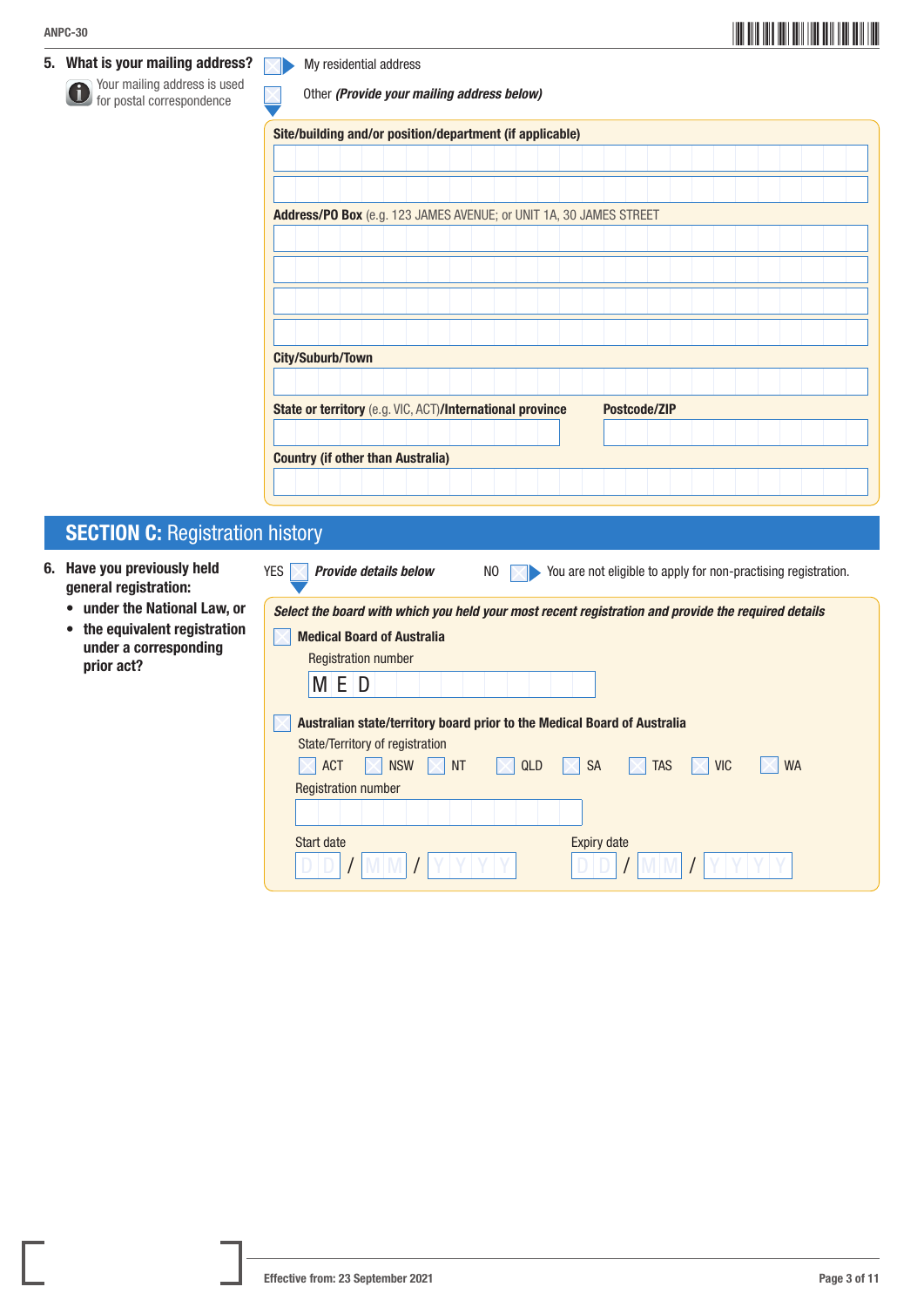#### 8. What is your health practitioner registration history?

|    | ANPC-30                                                                                                                                                                                                                                                                   |                                                                                                                                                                                                                                                                                                                                                     |
|----|---------------------------------------------------------------------------------------------------------------------------------------------------------------------------------------------------------------------------------------------------------------------------|-----------------------------------------------------------------------------------------------------------------------------------------------------------------------------------------------------------------------------------------------------------------------------------------------------------------------------------------------------|
| 8. | What is your health<br>practitioner registration<br>history?<br>If you have been previously<br>registered outside of<br>Australia, the Board requires<br>a Certificate of Registration<br>Status or Certificate of<br>Good Standing from every<br>jurisdiction outside of | <b>Most recent registration</b><br>State/Territory/Country<br>Profession<br>Period of registration<br>$t_0$                                                                                                                                                                                                                                         |
|    | Australia in which you are<br>currently, or have previously<br>been registered as a health<br>practitioner during the past<br>ten years.<br>Certificates must be dated<br>within three months of your<br>application being received<br>by Ahpra.                          | <b>Additional registration</b><br>State/Territory/Country<br>Profession<br>Period of registration<br>$\mathsf{t}$                                                                                                                                                                                                                                   |
|    |                                                                                                                                                                                                                                                                           | If you have been previously registered outside of Australia, you must arrange for original<br>Certificates of Registration Status or Certificates of Good Standing to be forwarded directly from<br>the registration authority to your Ahpra state office.<br>Refer to www.ahpra.gov.au/About-Ahpra/Contact-Us for your Ahpra state office address. |
|    |                                                                                                                                                                                                                                                                           | Attach a separate sheet if all your registration history does not fit in the space provided.                                                                                                                                                                                                                                                        |

## **SECTION D: Proof of identity**



You must provide proof of your identity with this application. Please refer to the *Proof of identity requirements* available at www.ahpra.gov.au/identity.

You must provide one document from each category A, B and C, and one document from category D if the document supplied for category B or C does not contain evidence of a current Australian residential address.

8. Are you applying for registration from outside of Australia AND unable to provide evidence from each category?



 If you are applying for registration from outside of Australia and are unable to provide evidence from each category, you will be required to meet the minimum identity requirements. Refer to [www.](http://www.ahpra.gov.au/identity) [ahpra.gov.au/identity](http://www.ahpra.gov.au/identity) for further information.







You **must** attach a certified copy of a foreign passport (an EU card is not acceptable). Your certified copy must include:

- a certified copy of the identity information page (the photo page), and
- an official English translation of your passport (if your passport is in a language other than English). Please refer to *Translating documents* at www.ahpra.gov.au/translate for further information.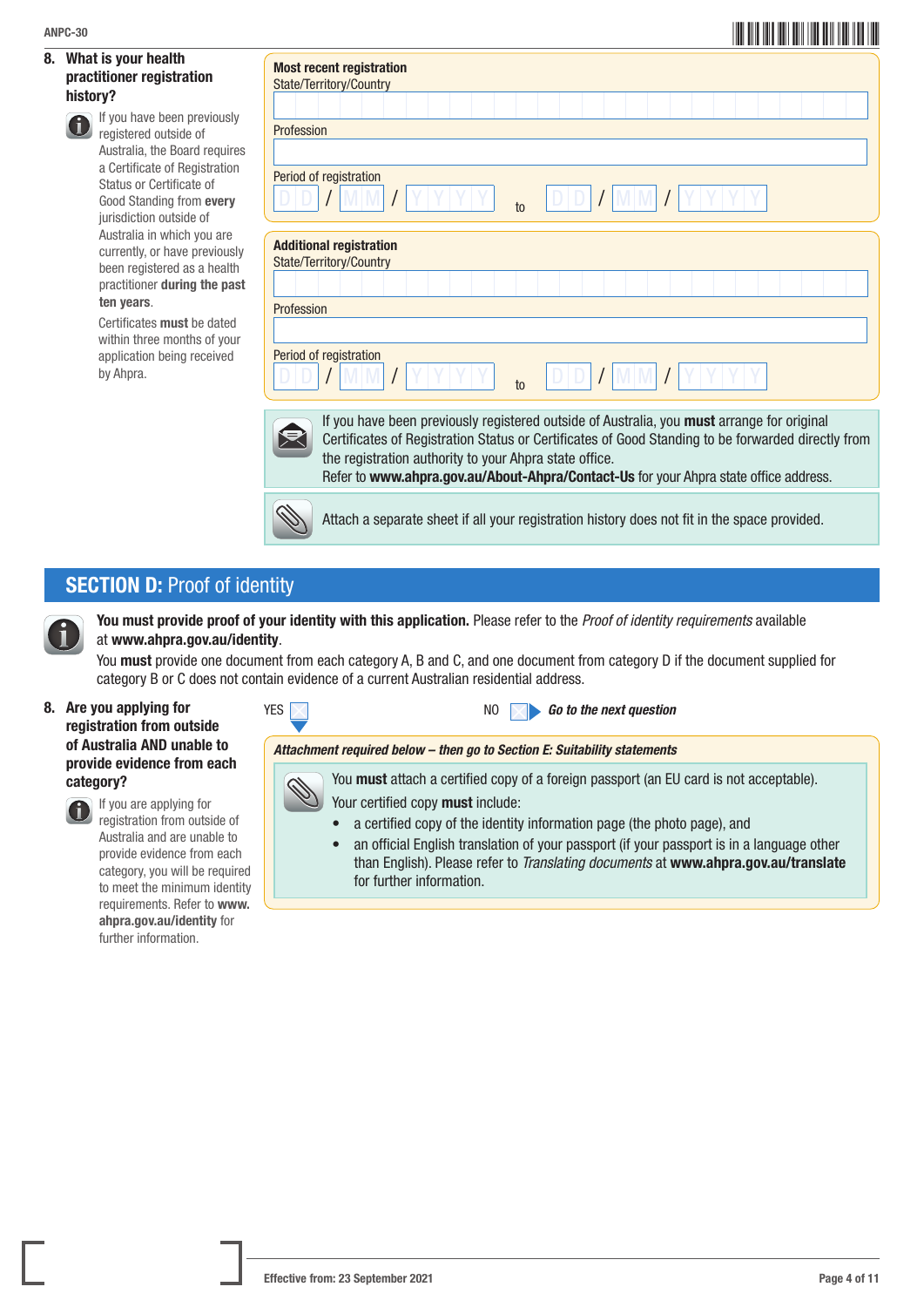#### 9. Which documents from each category will you provide for proof of identity?

 You must only use each document once.

The documents provided must meet the following criteria:

- At least one document must be in the applicant's current name.
- Your category B document must have a recent photo.
- All documents must be officially translated into English. Please refer to *Translating documents* at www.ahpra.gov.au/translate for further information.
- If using your passport, a certified copy of the identity information page (the photo page) must be provided.
- All documents must be true certified copies of the original. See *Certifying documents* in the *Information and definitions* section of this form for more information.

|                                                                    |                            | Choose proof of identity documents to submit: (A document may only be used once for any category)         |   |
|--------------------------------------------------------------------|----------------------------|-----------------------------------------------------------------------------------------------------------|---|
| <b>Documents</b>                                                   | <b>Category used:</b><br>B | <b>Category used:</b><br><b>Documents</b><br>B<br>A                                                       | C |
| Australian birth or adoption certificate                           | <b>NA</b>                  | Australian financial institution account<br><b>NA</b><br><b>NA</b>                                        |   |
| Australian visa (Foreign passport must                             | <b>NA</b>                  | Australian Medicare card<br><b>NA</b><br><b>NA</b>                                                        |   |
| be selected as evidence for Category B)                            |                            | Australian PAYG payment summary<br><b>NA</b><br><b>NA</b>                                                 |   |
| <b>ImmiCard</b>                                                    | <b>NA</b>                  | Australian motor vehicle registration<br><b>NA</b><br><b>NA</b>                                           |   |
| Australian citizenship certificate                                 | <b>NA</b>                  | <b>Australian Taxation Assessment Notice</b><br><b>NA</b><br><b>NA</b>                                    |   |
| Australian passport                                                |                            | Australian insurance policy<br><b>NA</b><br><b>NA</b>                                                     |   |
| Australian motor vehicle licence                                   | <b>NA</b>                  | Australian pension/healthcare card<br><b>NA</b><br><b>NA</b>                                              |   |
| Foreign passport                                                   | <b>NA</b>                  | <b>Category D documents</b>                                                                               |   |
| Australian Working with Children/<br><b>Vulnerable People Card</b> | <b>NA</b>                  | A document from Category D is only required if your<br>Category B or C document does not provide evidence |   |
| Australian firearms or shooter's licence                           | <b>NA</b>                  | of your residential address.                                                                              |   |
| Australian student ID card                                         | <b>NA</b>                  | I have used a Category B or C document that has                                                           |   |
| Intl. or foreign motor vehicle licence                             | <b>NA</b>                  | my current residential address                                                                            |   |
| Australian proof of age card                                       | <b>NA</b>                  | Australian rate notice                                                                                    |   |
| Australian government benefits                                     | <b>NA</b><br><b>NA</b>     | Current Australian lease or tenancy agreement                                                             |   |
| Australian academic transcript                                     | <b>NA</b><br><b>NA</b>     | Australian utility account                                                                                |   |
| Australian registration certificate                                | <b>NA</b><br><b>NA</b>     | Australian electoral enrolment card                                                                       |   |
| $\sim$                                                             |                            | <u>Vou must attach a certified conv</u> of all proof of identity documents that you have                  |   |



 You must attach a certified copy of all proof of identity documents that you have indicated above.

### **SECTION E:** Suitability statements

 Information required by the Board to assess your suitability for registration is detailed in the following questions. It is recommended that you provide as much information as possible to enable the Board to reach a timely and informed decision.

Please note that registration is dependent on suitability as defined in the National Law, and the requirements set out in the Board's registration standards. Refer to www.medicalboard.gov.au/Registration-Standards for further information.

#### 10. Do you have any criminal history in Australia?

 It is important that you have a clear understanding of the definition of criminal history. For more information, see *Criminal history* in the *Information and definitions* section of this form.





You **must** attach a signed and dated written statement with details of your criminal history in Australia and an explanation of the circumstances.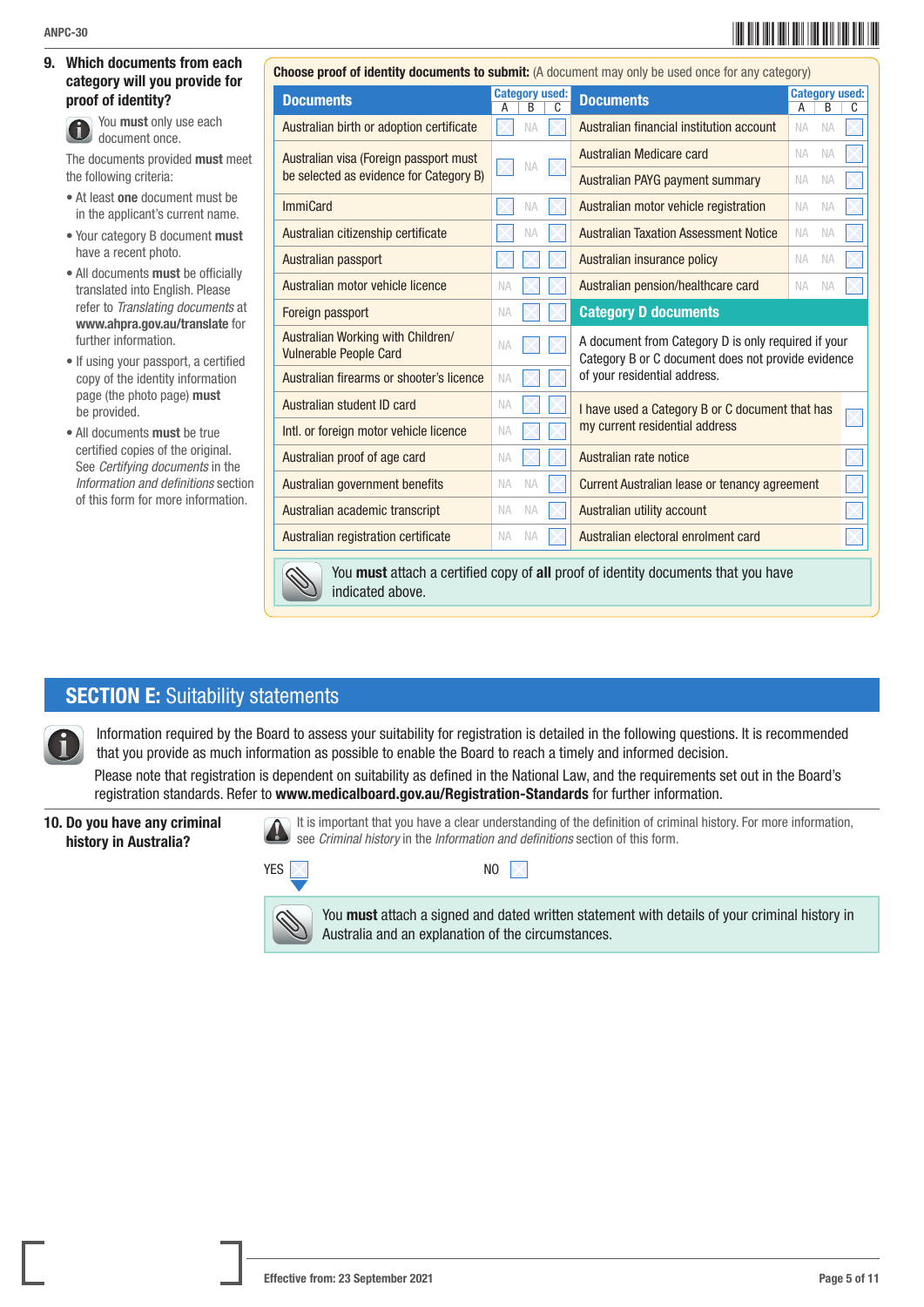#### 11. Do you have any criminal history in one or more countries other than Australia?

# For more information,

see *Criminal history* in the *Information and definitions* section of this form.

If you answer Yes to this question, you are required to obtain an international criminal history check (ICHC) from an approved vendor, who will provide a check reference number and ICHC reference page. For a list of approved vendors and further information about international criminal history checks, refer to www.ahpra.gov.au/ internationalcriminalhistory.

#### 12. Are there any countries other than Australia in which you have lived, or been primarily based, for six consecutive months or longer, when aged 18 years or more?

 If you answer Yes to this question, you are required to obtain an international criminal history check (ICHC) from an approved vendor, who will provide a check reference number and ICHC reference page. For a list of approved vendors and further information about international criminal history checks, refer to www.ahpra.gov.au/ internationalcriminalhistory.

#### 13. Is your registrat any profession o suspended or ca Australia (under Law or a corres Act) or overseas

14. Have you previo registration can or suspended in (under the Natio corresponding p overseas?

15. Has your registr been subject to undertakings or Australia (under Law or a corresponding prior Act) or overseas?



YES *You are required to:*

- *• obtain an international criminal history check from an approved vendor for each country and provide details below, and*
- *• provide details of your criminal history in a signed and dated written statement.*

| <b>Country</b>                                                                                                                                                         | <b>Check reference number</b> |
|------------------------------------------------------------------------------------------------------------------------------------------------------------------------|-------------------------------|
|                                                                                                                                                                        |                               |
|                                                                                                                                                                        |                               |
|                                                                                                                                                                        |                               |
| You must attach a separate sheet if the list of overseas countries and corresponding check<br>reference number does not fit in the space provided.                     |                               |
| You must attach the international criminal history check (ICHC) reference page provided by<br>the approved vendor.                                                     |                               |
| You must attach a signed and dated written statement with details of your criminal history in<br>each of the countries listed and an explanation of the circumstances. |                               |

NO *Go to the next question*

YES *You are required to obtain an international criminal history check from an approved vendor for each country and provide details below*

| <b>Country</b>                                                                                                                                     | <b>Check reference number</b> |
|----------------------------------------------------------------------------------------------------------------------------------------------------|-------------------------------|
|                                                                                                                                                    |                               |
|                                                                                                                                                    |                               |
|                                                                                                                                                    |                               |
| You must attach a separate sheet if the list of overseas countries and corresponding check<br>reference number does not fit in the space provided. |                               |
| You must attach the international criminal history check (ICHC) reference page provided by<br>the approved vendor.                                 |                               |

| ion in<br>currently                                | YES | NO                                                                                          |
|----------------------------------------------------|-----|---------------------------------------------------------------------------------------------|
| ancelled in<br>the National<br>ponding prior<br>:2 |     | You must attach to this application details of any registration suspension or cancellation. |
|                                                    |     |                                                                                             |
| usly had your<br>celled, refused                   | YES | NO.                                                                                         |
| <b>Australia</b><br>nal Law or a<br>rior Act) or   |     | You must attach to this application details of any cancellation, refusal or suspension.     |
|                                                    |     |                                                                                             |
| ation ever<br>conditions,                          | YES | NO.                                                                                         |
| limitations in<br>the National '<br>nanding nuiau  |     | You must attach to this application details of any conditions, undertakings or limitations. |

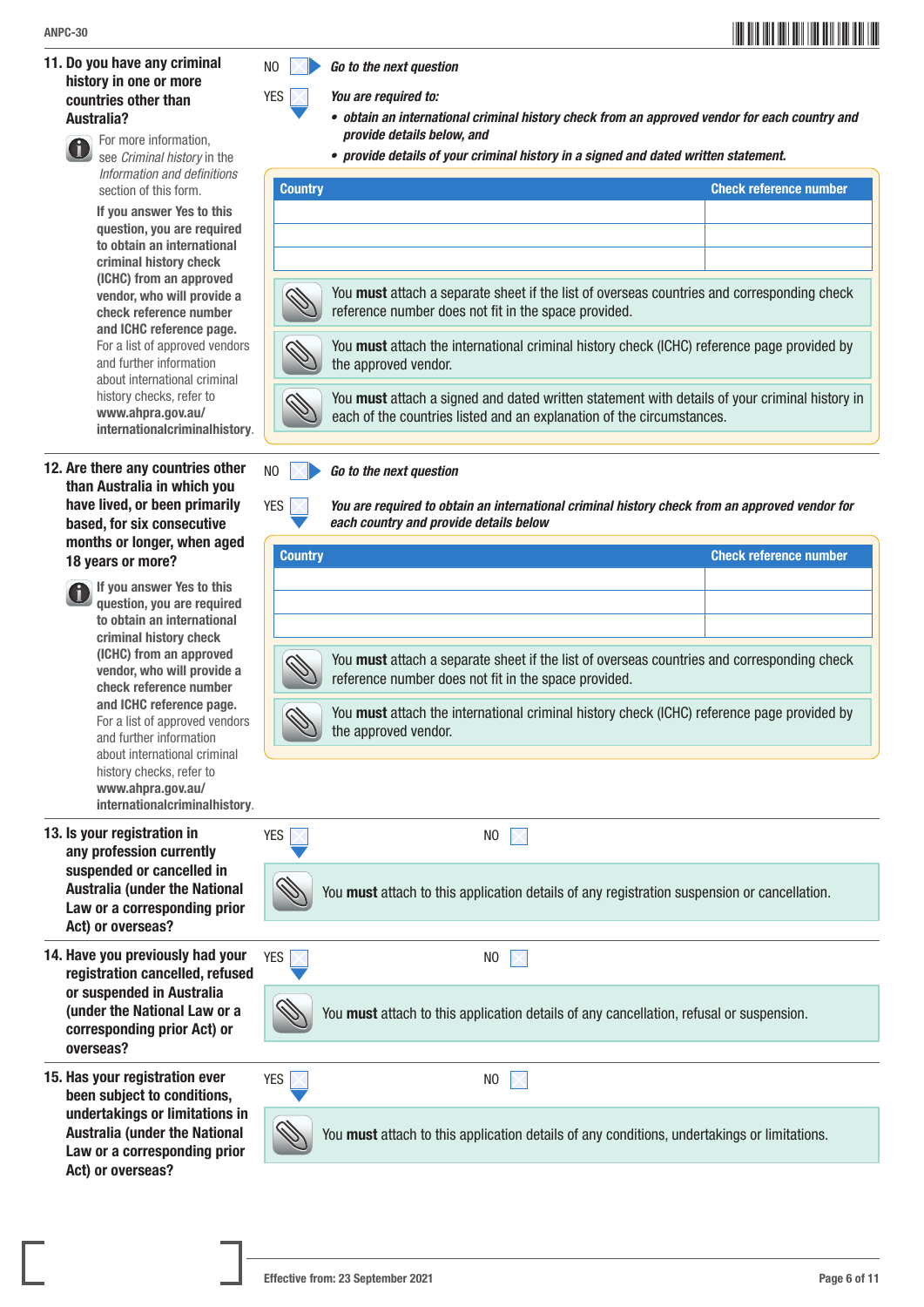- 16. Are you disqualified from applying for registration, or being registered, in any profession in Australia (under the National Law, a corresponding prior Act or a law of a co-regulatory jurisdiction), or overseas?
- 17. Have you been, or are you currently, the subject of conduct, performance or health proceedings whilst registered under the National Law, a corresponding prior Act, or the law of another jurisdiction in Australia or overseas, where those proceedings were not finalised?

Co-regulatory jurisdiction means a participating jurisdiction (of the National Law) in which the Act applying (the National Law) declered to incidential and conduct applying (the National Law) declered that the incidential National Law) declares that the jurisdiction is not participating in the health, performance and conduct process provided by Divisions 3 to 12 of Part 8 (of the National Law).



You must attach to this application details of any conduct, performance or health proceedings.

### **SECTION F: Obligations and consent**



Before you sign and date this form, make sure that you have answered all of the relevant questions correctly and read the statements below. An incomplete form may delay processing and you may be asked to complete a new form. For more information, see the *Information and definitions*  section of this form.

## Obligations of registered health practitioners

The National Law pt 7 div 11 sub-div 3 establishes the legislative obligations of registered health practitioners. A contravention of these obligations, as detailed at points 1, 2 or 4 below does not constitute an offence but may constitute behaviour for which health, conduct or performance action may be taken by the Board. Registered health practitioners are also obligated to meet the requirements of their Board as established in registration standards, codes and guidelines.

#### Notice of certain events

- 1. A registered health practitioner must, within 7 days after becoming aware that a relevant event has occurred in relation to the practitioner, give the National Board that registered the practitioner written notice of the event. *Relevant event* means
	- a) the practitioner is charged, whether in a participating jurisdiction or elsewhere, with an offence punishable by 12 months imprisonment or more; or
	- b) the practitioner is convicted of or the subject of a finding of guilt for an offence, whether in a participating jurisdiction or elsewhere, punishable by imprisonment; or
	- c) appropriate professional indemnity insurance arrangements are no longer in place in relation to the practitioner's practice of the profession; or
	- d) the practitioner's right to practise at a hospital or another facility at which health services are provided is withdrawn or restricted because of the practitioner's conduct, professional performance or health; or
	- the practitioner's billing privileges are withdrawn or restricted under the *Human Services (Medicare) Act 1973* (Cth) because of the practitioner's conduct, professional performance or health; or
	- the practitioner's authority under a law of a State or Territory to administer, obtain, possess, prescribe, sell, supply or use a scheduled medicine or class of scheduled medicines is cancelled or restricted; or
	- g) a complaint is made about the practitioner to the following entities—
		- (i) the chief executive officer under the *Human Services (Medicare) Act 1973*  $(Cth)$ :
		- (ii) an entity performing functions under the *Health Insurance Act 1973* (Cth);
		- (iii) the Secretary within the meaning of the *National Health Act 1953* (Cth);
		- (iv) the Secretary to the Department in which the *Migration Act 1958* (Cth) is administered;
		- (v) another Commonwealth, State or Territory entity having functions relating to professional services provided by health practitioners or the regulation of health practitioners.
	- h) the practitioner's registration under the law of another country that provides for the registration of health practitioners is suspended or cancelled or made subject to a condition or another restriction.

#### Change in principal place of practice, address or name

2. A registered health practitioner must, within 30 days of any of the following changes happening, give the National Board that registered the practitioner written notice of the change and any evidence providing proof of the change required by the Board—

- a) a change in the practitioner's principal place of practice;
- b) a change in the address provided by the registered health practitioner as the address the Board should use in corresponding with the practitioner; c) a change in the practitioner's name.

#### Employer's details

- 3. A National Board may, at any time by written notice given to a health practitioner registered by the Board, ask the practitioner to give the Board the following information
	- a) information about whether the practitioner is employed by another entity;
	- b) if the practitioner is employed by another entity-
		- (i) the name of the practitioner's employer; and
	- (ii) the address and other contact details of the practitioner's employer.
- 4. The registered health practitioner must not, without reasonable excuse, fail to comply with the notice.

## Consent to nationally coordinated criminal history check

I authorise Ahpra and the Board to carry out a nationally coordinated criminal history check for the purpose of assessing this application.

I acknowledge that:

- a complete criminal history, including resolved and unresolved charges, spent convictions, and findings of guilt for which no conviction was recorded, will be released to Ahpra and the Board,
- my personal information will be extracted from this form and provided to the Australian Criminal Intelligence Commission (ACIC) and Australian police agencies for the purpose of conducting a nationally coordinated criminal history check, including all names under which I am or have been known
- my personal information may be used by police for general law enforcement purposes, including those purposes set out in the *Australian Crime Commission Act 2002 (Cth)*,
- my identity information provided with this application will be enrolled with Ahpra to allow for any subsequent criminal history checks during my period of registration
- if and when this application for registration is granted, Ahpra may check my criminal history at any time during my period of registration as required by the Board for the purpose of assessing my suitability to hold health practitioner registration; or in response to a Notice of Certain Events; or an application for Removal of Reprimand from the National Register,
- I may dispute the result of the nationally coordinated criminal history check by contacting Ahpra in the first instance.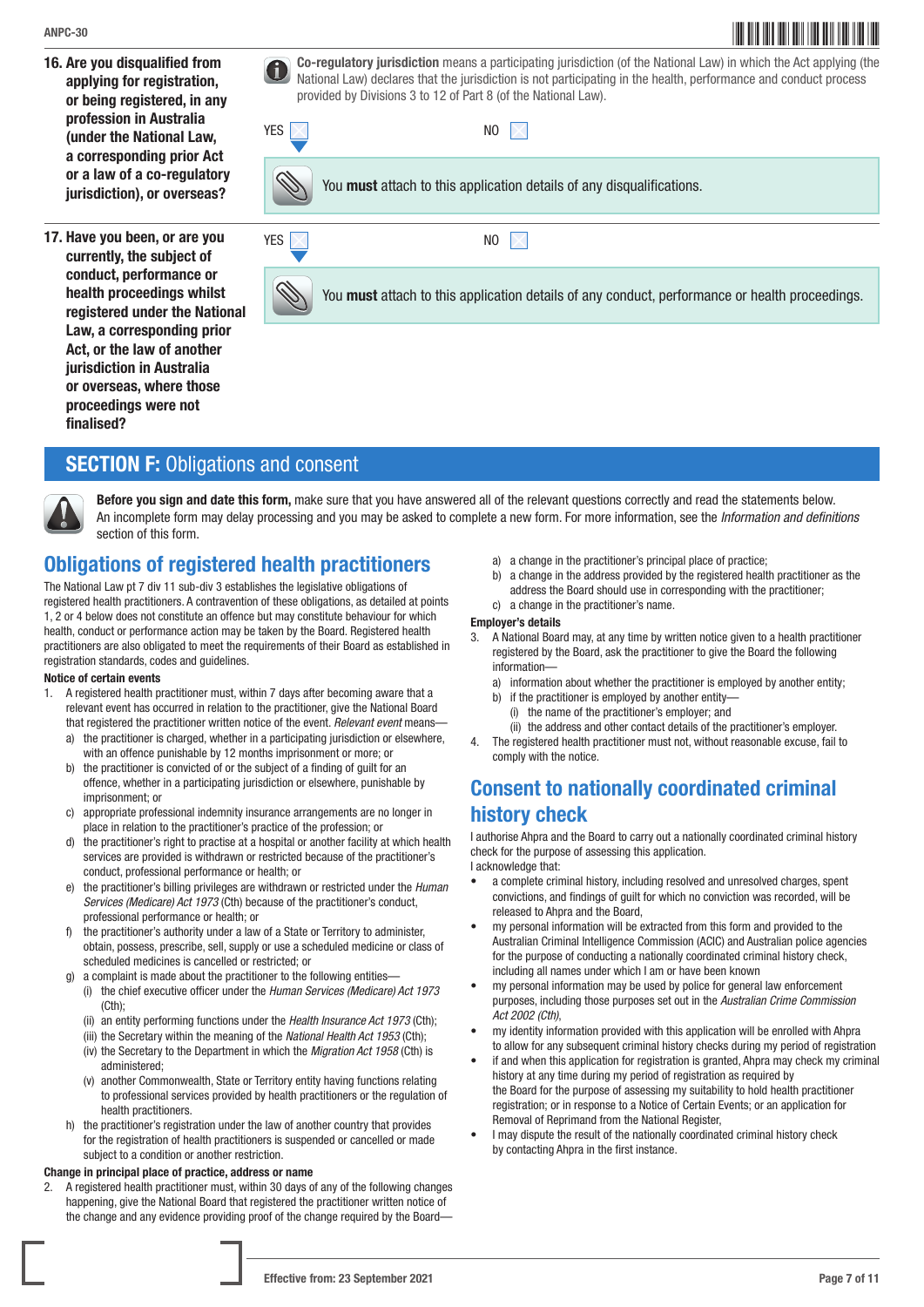## ANPC-30 **AND** AND THE RESERVE TO A RESERVE TO A RESERVE TO A RESERVE TO A RESERVE TO A RESERVE TO A RESERVE TO A RESERVE TO A RESERVE TO A RESERVE TO A RESERVE TO A RESERVE TO A RESERVE TO A RESERVE TO A RESERVE TO A RESER

#### Consent I consent to:

- the Board and Ahpra making enquiries of, and exchanging information with, the authorities of any Australian state or territory, or other country, regarding my practice as a health practitioner or otherwise regarding matters relevant to this application, and
- (if relevant) any registration currently held by me that is not compatible with the registration type I am applying for, to be surrendered when the registration type I am applying for is granted.

I acknowledge that:

- the Board may validate documents provided in support of this application as evidence of my identity, and
- failure to complete all relevant sections of this application and to enclose all supporting documentation may result in this application not being accepted.
- notices required under the National Law and other correspondence relating to my application and registration (if granted) will be sent electronically to me via my nominated email address, and
- Ahpra uses overseas cloud service providers to hold, process and maintain personal information where this is reasonably necessary to enable Ahpra to perform its functions under the National Law. These providers include Salesforce, whose operations are located in Japan and the United States of America.

I undertake to comply with all relevant legislation and Board registration standards, codes and guidelines.

I understand that personal information that I provide may be given to a third party for regulatory purposes, as authorised or required by the National Law.

I understand Ahpra may:

- disclose the date my registration is to commence and future registration details; and
- verify the accuracy of my registration details including my date of birth and address to entities (such as prospective employers) who disclose that information to Ahpra for the purpose of confirming my identity.

Ahpra will only do this where the entity seeking the information or verification has given a legal undertaking they have obtained my consent to these disclosures and this

## **SECTION G: Registration period**

#### Registration period

The annual registration period for the medical profession is from 1 October to 30 September.

If your application is made between 1 August and 30 September this year, you will be registered until 30 September next year.

On the below date, or the date of the Board's approval, whichever is the latter

#### 18. If this application is approved, when would you like your non-practising registration to begin?



 Non-practising registration expires at the end of the registration period.



On the date of the Board's approval

#### verification.

I confirm that I have read the privacy and confidentiality statement for this form. I declare that:

- the above statements, and the documents provided in support of this application, are true and correct
- I am the person named in this application and in the documents provided, and
- if I am granted non-practising registration I will not practise as a medical practitioner.

I make this declaration in the knowledge that a false statement is grounds for the Board to refuse registration.

| Signature of applicant |
|------------------------|
| नान                    |
| Name of applicant      |
|                        |
| Date                   |
|                        |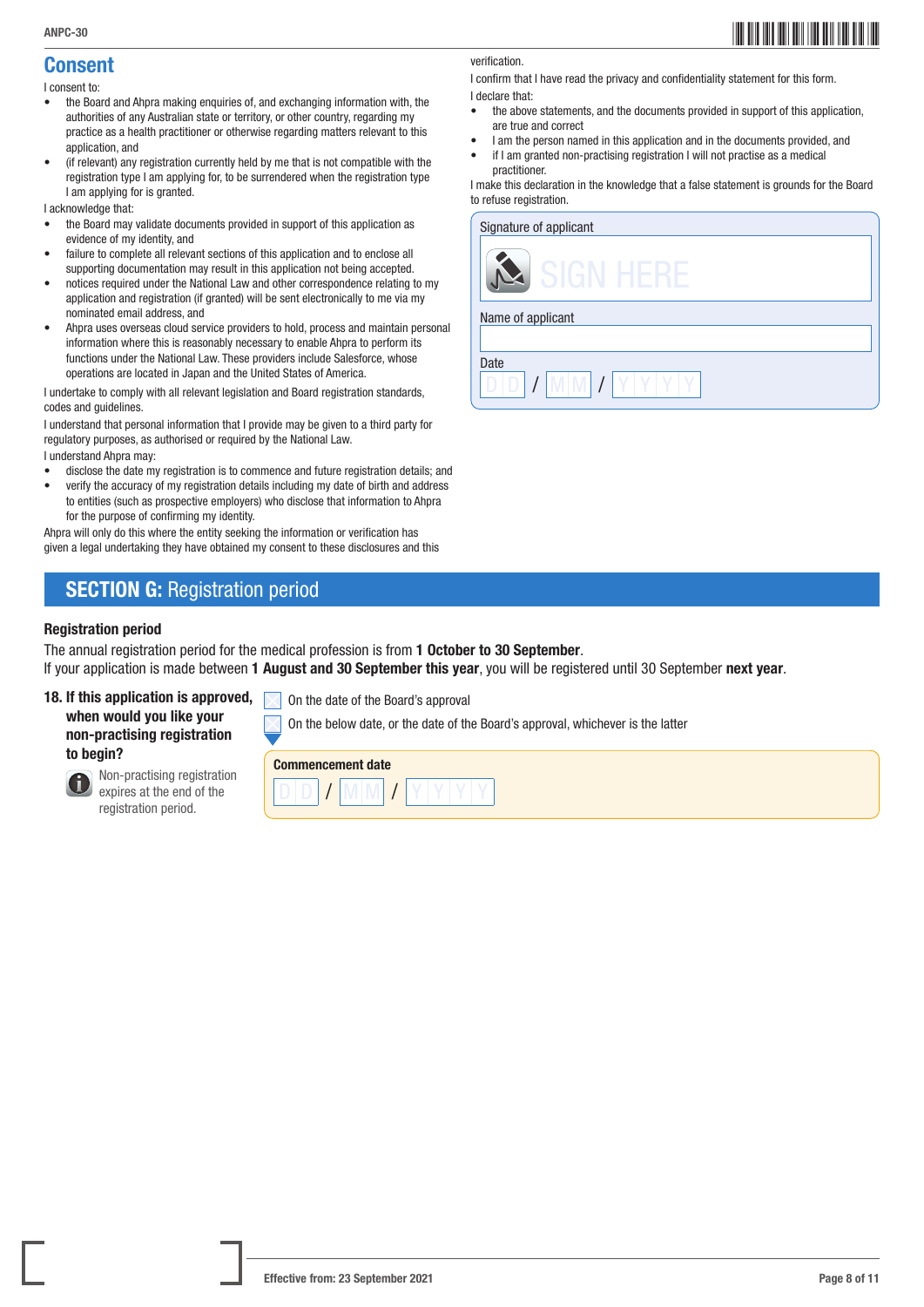## **SECTION H: Payment**

### Your required payment is detailed below

Use the table below to select your application fee and registration fee. Your registration fee depends on your principal place of practice, as applicants whose principal place of practice is New South Wales are entitled to a rebate from the NSW Government.



| Credit/Debit card payment slip - please fill out                |                                                   |  |  |  |
|-----------------------------------------------------------------|---------------------------------------------------|--|--|--|
| Amount payable<br>Φ<br>Visa or Mastercard number<br>Expiry date | Name on card<br>Cardholder's signature<br>IGN HER |  |  |  |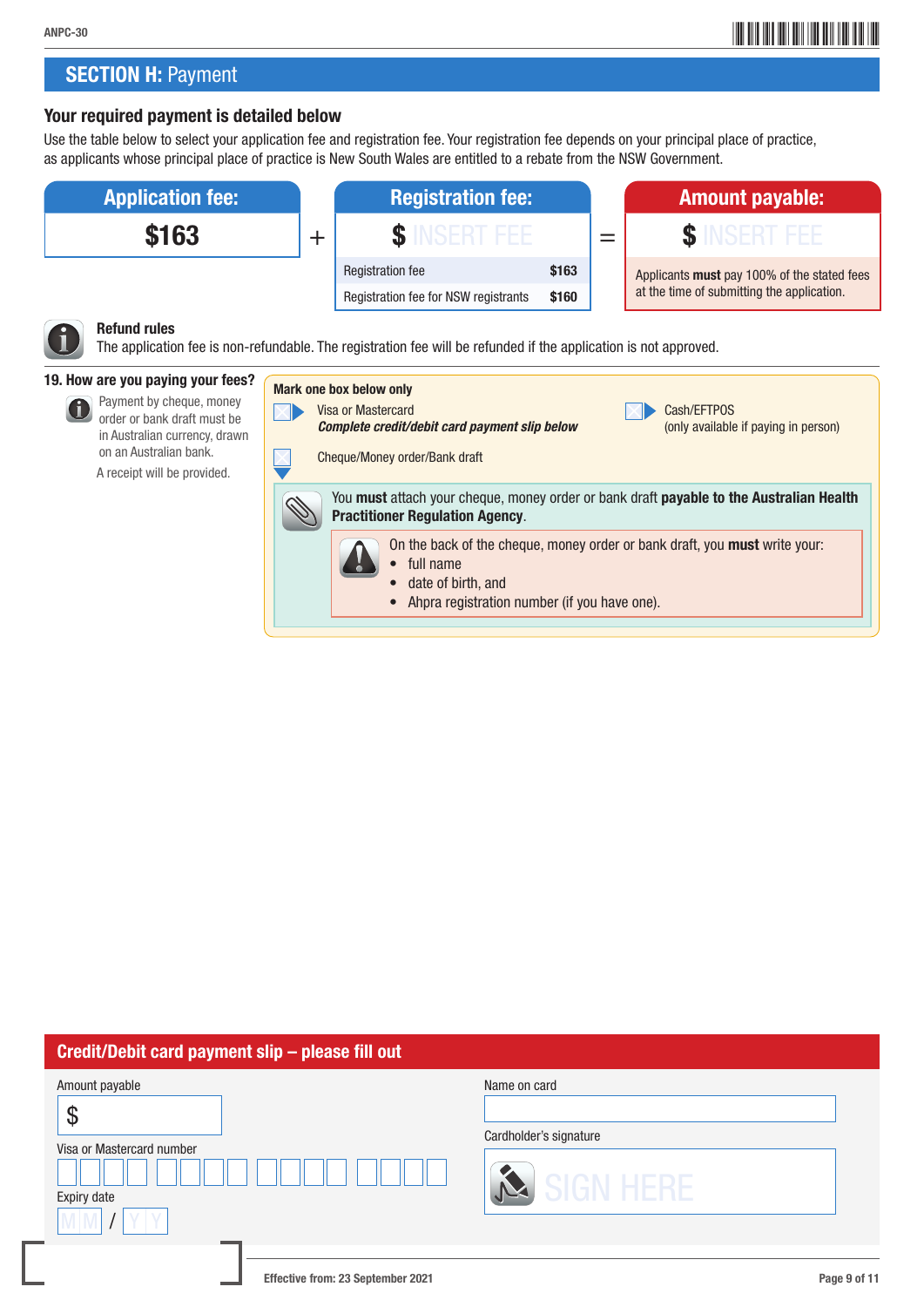## \*ANPC-3010\* ANPC-30

## **SECTION I: Checklist**

#### Have the following items been attached or arranged, if required?

| <b>Additional documentation</b> |                                                                                                                                                       |  |
|---------------------------------|-------------------------------------------------------------------------------------------------------------------------------------------------------|--|
| <b>Question 1</b>               | Evidence of a change of name                                                                                                                          |  |
| <b>Question 7</b>               | Certificate of Registration Status or Certificate of Good Standing has been requested from relevant authority                                         |  |
| <b>Question 7</b>               | A separate sheet with additional registration details                                                                                                 |  |
| <b>Question 8</b>               | A certified copy of your foreign passport                                                                                                             |  |
| <b>Question 9</b>               | Certified copies of all documents that provide sufficient evidence of your identity                                                                   |  |
| <b>Question 10</b>              | A signed and dated written statement with details of any change to your criminal history in Australia and an explanation of the<br>circumstances      |  |
| <b>Ouestion 11</b>              | A separate sheet of additional overseas countries with criminal history and corresponding ICHC reference number                                       |  |
| <b>Ouestion 11</b>              | A signed and dated written statement with details of your criminal history in each of the countries listed and an explanation<br>of the circumstances |  |
| <b>Questions</b><br>11 & 12     | ICHC reference page provided by the approved vendor                                                                                                   |  |
| <b>Question 12</b>              | A separate sheet of additional overseas countries lived in and corresponding ICHC reference number                                                    |  |
| <b>Question 13</b>              | A separate sheet with your current suspension or cancellation details                                                                                 |  |
| <b>Question 14</b>              | A separate sheet with your cancellation, refusal or suspension details                                                                                |  |
| <b>Question 15</b>              | A separate sheet with your conditions, undertakings or limitation details                                                                             |  |
| <b>Ouestion 16</b>              | A separate sheet with your disqualification details                                                                                                   |  |
| <b>Question 17</b>              | A separate sheet with your conduct, performance or health proceedings                                                                                 |  |
| <b>Payment</b>                  |                                                                                                                                                       |  |
|                                 | Application fee                                                                                                                                       |  |
|                                 | <b>Registration fee</b>                                                                                                                               |  |
|                                 | If paying by cheque/money order/bank draft, your name and registration number are written on the back                                                 |  |

Please submit this form with payment and required attachments to:

The fastest way to submit this form and any supporting documents is online at [www.ahpra.gov.au/](http://www.ahpra.gov.au/registration/online-upload) [registration/online-upload](http://www.ahpra.gov.au/registration/online-upload). If you wish to submit via post, please post this form with payment and  $\frac{1}{2}$ required attachments to:

| <b>Ahpra</b><br><b>GPO Box 9958</b><br>IN YOUR CAPITAL CITY (refer below) |                    | You may contact Ahpra on 1300 419 495 or you<br>can lodge an enguiry at www.ahpra.gov.au |                 |
|---------------------------------------------------------------------------|--------------------|------------------------------------------------------------------------------------------|-----------------|
| Adelaide SA 5001                                                          | Brisbane QLD 4001  | Canberra ACT 2601                                                                        | Darwin NT 0801  |
| Hobart TAS 7001                                                           | Melbourne VIC 3001 | Perth WA 6001                                                                            | Sydney NSW 2001 |